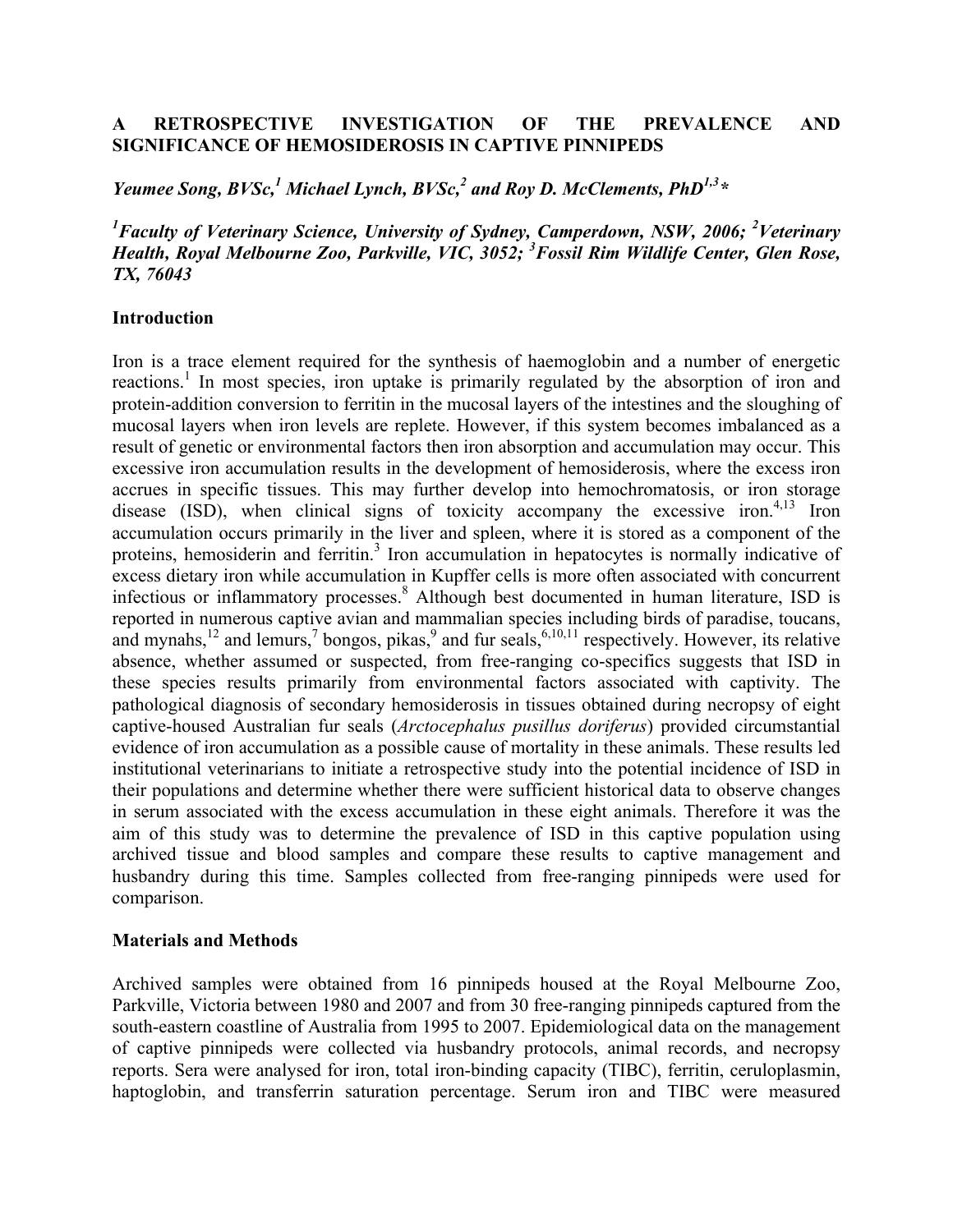spectrophotometrically using the liquid FerroZine® assay method, which was then used to calculate the transferrin saturation percentage (serum iron/TIBC x  $100$ ).<sup>11</sup> Serum ferritin was analysed using an enzyme-linked immunosorbent assay (ELISA). <sup>10</sup> Ceruloplasmin was measured colorimetrically using p-phenylenediamine dihydrochloride (PPD) substrate, and haptoglobin was measured spectrophotometrically using a semiautomatic adapted assay. Statistical analyses of the serological data were performed using simple linear regression models. Iron concentration and hemosiderin accumulation in liver sections were qualitatively assessed using haematoxylin and eosin and prussian blue stain. Liver iron was graded using an adapted quantifiable system based on the estimated quantity of liver (Table 1). Frozen liver samples from three wild pinnipeds found deceased and one captive-reared female subantarctic fur seal were used to quantify total liver iron concentrations using acid digestion and atomic absorption spectroscopy (AAS) analysis. Samples of dietary items were collected and analysed for total iron using the same AAS technique used to quantify liver iron.

## **Results and Discussion**

Viable serum samples were available for sixteen individual seals, nine of which were kept as part of the permanent collection, and seven that were wild-caught rehabilitation seals, for a total of 36 samples. The greatest majority of these animals supplied only one or two serum samples, but of the nine permanent collection animals, seven provided periodic samples. Samples were catalogued based on collection type; non-medical (16) and medical (20). Non medical included any samples taken during training or prophylactic treatment, whereas medical included any additional treatments, normally associated with some use of anaesthesia. Due to these small sample sizes, comparisons were made based on individual animals and among age categories.

Although serum ferritin has previously been reported to be the most reliable indicator of iron stores in humans and other species,  $1,12$  no significant elevations in serum ferritin levels were apparent in individual animals diagnosed with pathological hemosiderosis, compared with animals that did not exhibit any clinical signs (Table 2). Furthermore, high concentrations of ferritin were observed in animals with no clinical signs of hemosiderosis, nor were they associated with elevations in other markers of acute-phase reaction, such as ceruloplasmin and/or haptoglobin. Unlike previous research stating that ferritin is a useful measure of total body iron,  $6,8,11$  these data suggest that ferritin may not be the most effective measure of estimating ISD in fur seals. Insufficient sample size would limit this supposition, but given that this research is the first to provide serum in association with pathology, these preliminary results justify additional research and consideration.

Hemosiderosis was mentioned in the histopathology reports of eight seals within the institution, but hemochromatosis was not diagnosed in any cases. Histopathological slides for these and several other animals were examined as a qualitative means of analysing the deposition of hemosiderin in the liver and other tissues. The qualitative assessment of one of the high grade seals was supported by the extremely high liver iron concentration measured quantitatively (Fe=12,770.09 ng/ml) from the same liver. Although there were insufficient cases to attempt any statistical analysis of these observations, the correlation between the staining and the AAS method supports the additional gathering of data. Whereas all six wild-caught rehabilitation seal livers revealed low iron grades, all of the captive-housed seals had moderate to high liver iron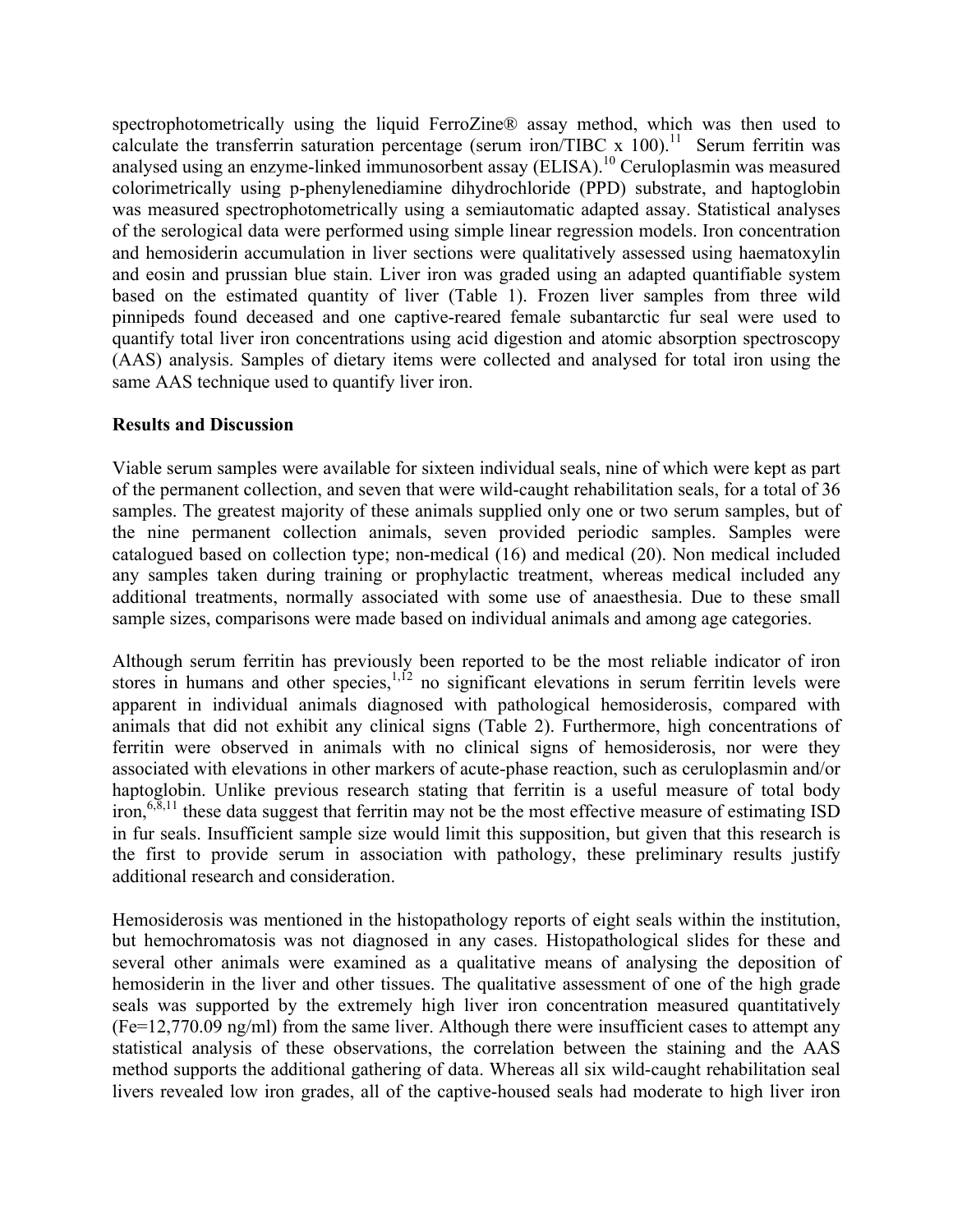contents. The three captive seals with the highest degree of iron accumulation had all been held at the institution in excess of ten years and were in excess of 20 years of age. The major issue with this comparison was all of the wild-rehabilitation seals were young (<10 years) whereas all of the captive animals were greater than 15 years of age, thus the risk factors associated with age could not be discounted. 1

Individual dietary items were analysed for total iron content and are presented on a dry matter basis. These results reveal Californian squid contained between half and one-third the total iron composition of the other main dietary ingredients (Table 3), consistent with the findings of other researchers. <sup>2</sup> Since free-ranging co-specifics consume much larger quantities of cephalopod taxa than what is offered in captivity<sup>5</sup> these much higher quantities of fish, could be a factor in the development of ISD in this captive population. Although there are no comparative studies showing differences in the incidence of ISD between seals consuming diets containing high and/or low cephalopod intake, these data would appear to suggest the increasing of the ratio of squid to fish in the diet may provide a method of reducing the consumption of excess iron.

The major constraint to this research was the general lack of background information and insufficient biological data, which limited the ability to make significant conclusions. Improved record-keeping practices, the additional collection of routine samples, and additional samples from free-ranging animals within this institution would greatly benefit the strength of this research. Furthermore, this type of study should be expanded to multiple institutions to more accurately represent the historical incidence of ISD within captive pinniped population. The aim of this study was to determine whether historical data could be used to identify the presence of ISD in a captive population, however although this study demonstrated hemosiderosis in several animals, the association of serum analytes with the incidence of hemosiderosis and the total iron stores was not confirmed statistically.

# **LITERATURE CITED**

- 1. Andrews, N.C., 1999. *Disorders of Iron Metabolism.* The New England Journal of Medicine. 341(5): p. 1986-1995.
- 2. Bernard, J.B. and M.E. Allen, 1997. *Feeding captive piscivorous animals: Nutritional aspects of fish as food*, in *Nutrition Advisory Group Handbook, AZA Publications, http://www.nagonline.net*, D. Baer, S. Crissey, and D.E. Ullrey, Editors, Fact Sheet 005.
- 3. Bothwell, T.H., ed. *Iron balance and the capacity of regulatory systems to prevent the development of iron deficiency and overload*. Iron nutrition in health and disease; the Swedish Nutrition Foundation, ed. L. Hallberg and N.G. Asp. 1996, John Libbey, London: Berzelius International Symposium. 3-16.
- 4. Bothwell, T.H. and R.W. Charlton, 1988. *Historical Overview of Hemochromatosis.* Annals of New York Academy of Sciences. 526(Hemochromatosis: Proceedings of the First International Conference ): p. 1-10.
- 5. Gales, R., D. Pemberton, C.C. Lu, and M.R. Clarke, 1993. *Cephalopod diet of the Australian fur seal: Variation due to location, season and sample type.* Australian Journal of Marine and Freshwater Research. 44(5): p. 657-671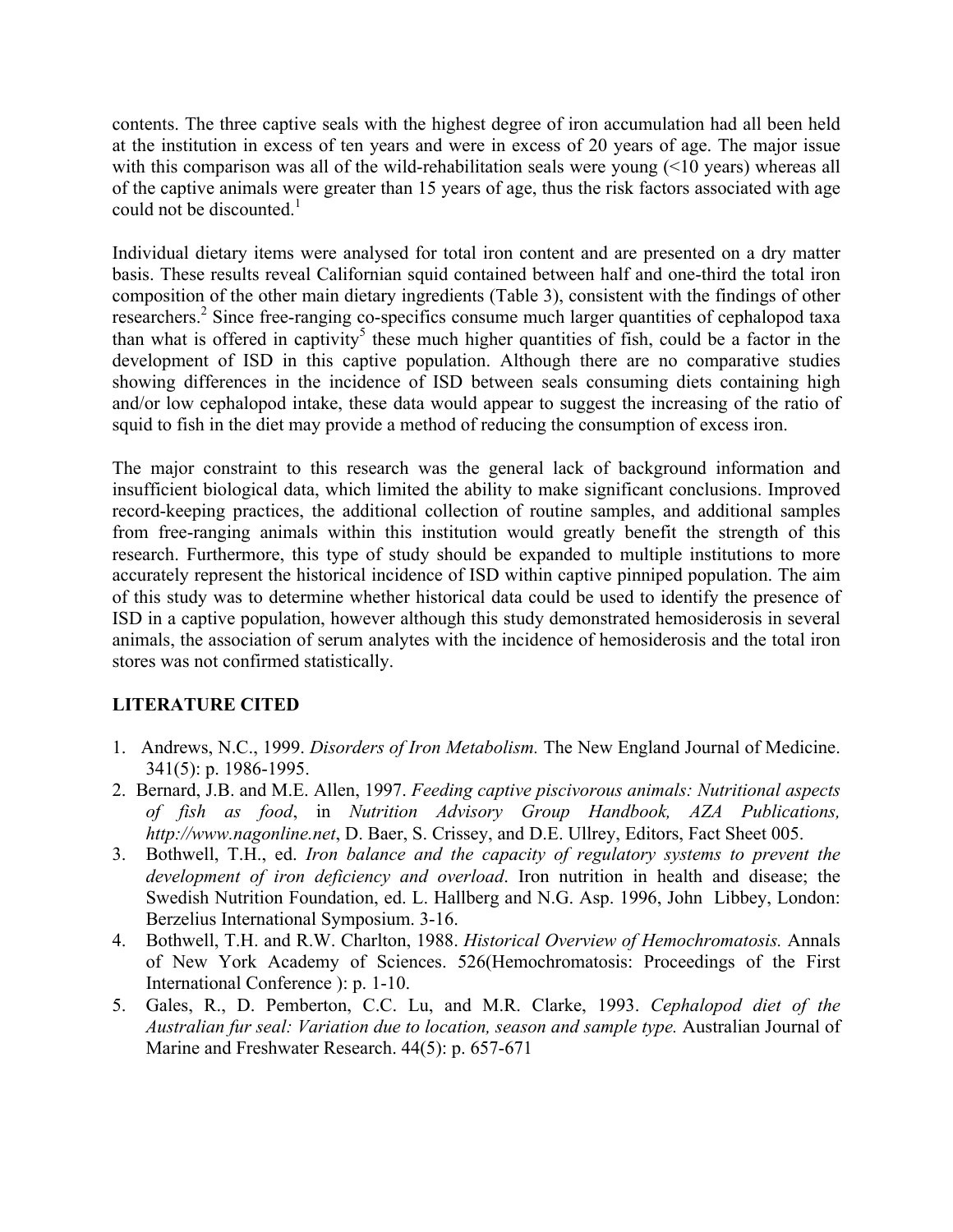- 6. Garcia, A.R., R.J. Montali, J.L. Dunn, N.L. Torres, J.A. Centeno, and Z. Goodman. 2001. *Hemochromatosis in captive otariids*. in *Proceedings of the AAZV and IAAAM Joint Conference*. 2001. New Orleans, LA.
- 7. Glenn, K.M., J.L. Campbell, D. Rotstein, and C.V. Williams, 2006. *Retrospective evaluation of the incidence and severity of hemosiderosis in a large captive lemur population.* American Journal of Primatology. 68(4): p. 369-381.
- 8. Lowenstine, L.J. and L. Munson, 1999. *Iron overload in the animal kingdom*, in *Zoo and Wild Animal Medicine: Current Therapy*, M.E. Fowler and R.E. Miller, Editors, Saunders, Pty Ltd: St Louis, MO
- 9. Madarame, H., M. Kumagai, J. Suzuki, A. Watanabe, and S. Konno, 1990. *Pathology of excessive iron storage in the Afghan pika (Ochotona rufescens rufescens).* Journal of Comparative Pathology. 103(3): p. 351-359.
- 10. Mazzaro, L.M., J.L. Dunn, D.J. StAubin, G.A. Andrews, and P.S. Chavey. 1999. *Variation in serum ferritin, serum iron, total iron binding capacity (TIBC) and percent transferrin saturation in northern fur seals: A retrospective study.* . in *Proceedings of the AAZV and IAAAM Joint Conference*. 1999. Columbus, OH.
- 11. Mazzaro, L.M., J.L. Dunn, D.J. StAubin, G.A. Andrews, and P.S. Chavey, 2004. *Serum indices of body stores of iron in northern fur seals (Callorhinus ursinus) and their relationship to hemochromatosis.* Zoo Biology. 23(3): p. 205-218.
- 12. Sheppard, C.D. and E.S. Dierenfeld, 2002. *Iron storage disease in birds: speculation on etiology and implications for captive husbandry.* Journal of Avian Medicine and Surgery. 16(3): p. 192-197.
- 13. Van Ho, A. and J. Kaplan, 2002. *Iron Metabolism and Pathophysiology*, in *Hepatology: A Textbook of Liver Disease*, D. Zakim and T.D. Boyer, Editors, W.D. Saunders.

**Table 1.** Grading system developed to assess visually the iron deposition in specific tissues using haematoxylin and eosin (H&E) and Prussian blue (PB) staining, under a microscope at 10x, 40x and 100x magnification.

|                | <b>Grade</b>   Description                                                      |  |  |  |  |
|----------------|---------------------------------------------------------------------------------|--|--|--|--|
|                | No iron noticeable on H&E staining. No or very little iron seen on PB staining. |  |  |  |  |
|                | Normal tissue structure maintained.                                             |  |  |  |  |
|                | Small amount of iron seen on H&E and PB staining. No associated tissue          |  |  |  |  |
|                | damage.                                                                         |  |  |  |  |
| 3              | Moderate (obvious) amount of iron seen on H&E and PB staining, with little or   |  |  |  |  |
|                | no associated tissue damage.                                                    |  |  |  |  |
| $\overline{4}$ | Large amount of iron seen, with little or no associated tissue damage.          |  |  |  |  |
|                | Large amount of iron seen $(>50\%)$ on both H&E and PB staining, with           |  |  |  |  |
|                | associated tissue damage.                                                       |  |  |  |  |

Associated tissue damage includes signs of fibrosis or cirrhosis, necrosis or nodular degeneration, which may either precede the iron accumulation, or result from iron damage to the liver. The order of these events cannot be determined on histological analysis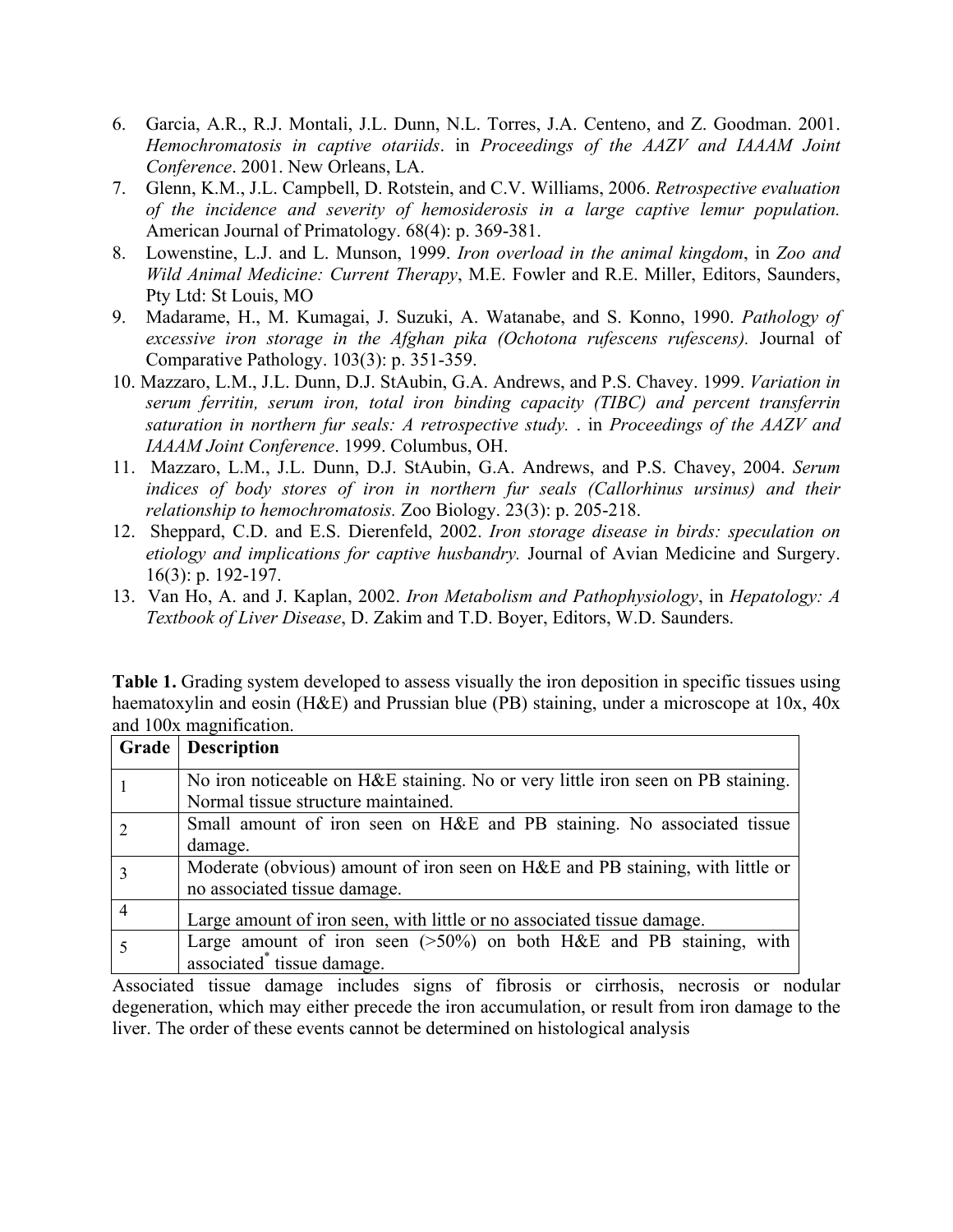**Table 2a.** Serum ferritin concentrations for nine male and female captive pinnapeds collected during either training or medical procedures throughout the lifespan of the individual. Where appropriate, cause of death and liver iron concentrations are also provided. Average ferritin concentrations collected from thirty healthy juvenile (<5 years old) free-ranging Australian fur seals from the southern coastline of Victoria, Australia.

| <b>Animal</b>  | <b>Sex</b>       | Location | <b>Sampling</b>  |               |                                  | <b>Assessment</b> |                |
|----------------|------------------|----------|------------------|---------------|----------------------------------|-------------------|----------------|
|                |                  |          | Age              | <b>Reason</b> | <b>Assessment</b>                | <b>Ferritin</b>   | Liver          |
|                |                  |          | (yrs)            |               |                                  | (ng/ml)           | (grade)        |
| $\mathbf{1}$   | $\mathbf{F}$     | Captive  | 2.0              | Training      | Healthy                          | 28                |                |
|                |                  |          | $\overline{5.3}$ | Medical       | Wound                            | 23                |                |
|                |                  |          | 6.5              | Medical       | Euthanized-                      | 1750              | $\overline{3}$ |
|                |                  |          |                  |               | (Bacterial, 2 <sup>nd</sup> ISD) |                   |                |
| $\overline{2}$ | $\mathbf{F}$     | Captive  | 4.0              | Training      | Healthy                          | 25                |                |
|                |                  |          | 6.0              | Medical       | Heartworm test                   | 36                |                |
|                |                  |          | 8.5              | Medical       | Died - (Tracheitis, 2nd          |                   | 3              |
|                |                  |          |                  |               | ISD)                             |                   |                |
| $\overline{3}$ | ${\bf F}$        | Captive  | 14.1             | Training      | Healthy                          | 111               |                |
|                |                  |          | 17.0             | Training      | Healthy                          | 28                |                |
|                |                  |          | 18.2             | Medical       | Mouth exam                       | 48                |                |
|                |                  |          | 19.9             | Medical       | Eye exam                         | 48                |                |
|                |                  |          | 27.5             | Medical       | Euthanized - (Gradual            |                   | $\overline{4}$ |
|                |                  |          |                  |               | decline, some ISD)               |                   |                |
| $\overline{4}$ | M                | Captive  | 18.6             | Medical       | Died - (Not ISD,                 | 101               | 5              |
|                |                  |          |                  |               | multifocal enteritis)            |                   |                |
| 5              | ${\bf F}$        | Captive  | 7.0              | Medical       | Testing                          | 229               |                |
|                |                  |          | 12.2             | Medical       | Dermatitis                       | N/A               |                |
|                |                  |          | 21.5             | Medical       | Died - (Not ISD,                 |                   | 4/5            |
|                |                  |          |                  |               | Adenocarcinoma)                  |                   |                |
| 6              | $\boldsymbol{F}$ | Captive  | 1.5              | Training      | Healthy                          | 304               |                |
|                |                  |          | 6.5              | Training      | Healthy                          | 45                |                |
|                |                  |          | 17.3             | Medical       | Wound                            | 114               |                |
| $\overline{7}$ | $\mathbf{F}$     | Captive  | 8.0              | Medical       | Wound                            | 37                |                |
|                |                  |          | 10.0             | Medical       | Died - (Not ISD,                 |                   | 5              |
|                |                  |          |                  |               | sepsis)                          |                   |                |
| 8              | $\mathbf{F}$     | Captive  | 2.4              | Training      | Healthy                          | 18                |                |
|                |                  |          | 4.7              | Training      | Healthy                          | 26                |                |
|                |                  |          | 5.5              | Training      | <b>Healthy</b>                   | 24                |                |
|                |                  |          | 6.5              | Medical       | Testing                          | 50                |                |
|                |                  |          | 7.3              | Training      | Healthy                          | 34                |                |
|                |                  |          | 10.8             | Medical       | Wound                            | 48                |                |
| 9              | M                | Captive  | 1.1              | Medical       | Testing                          | 40                |                |
|                |                  |          | 5.3              | Medical       | Wound                            | 47                |                |
|                |                  |          | 8.9              | Medical       | Died - (Not ISD,                 |                   | N/A            |
|                |                  |          |                  |               | peritonitis)                     |                   |                |